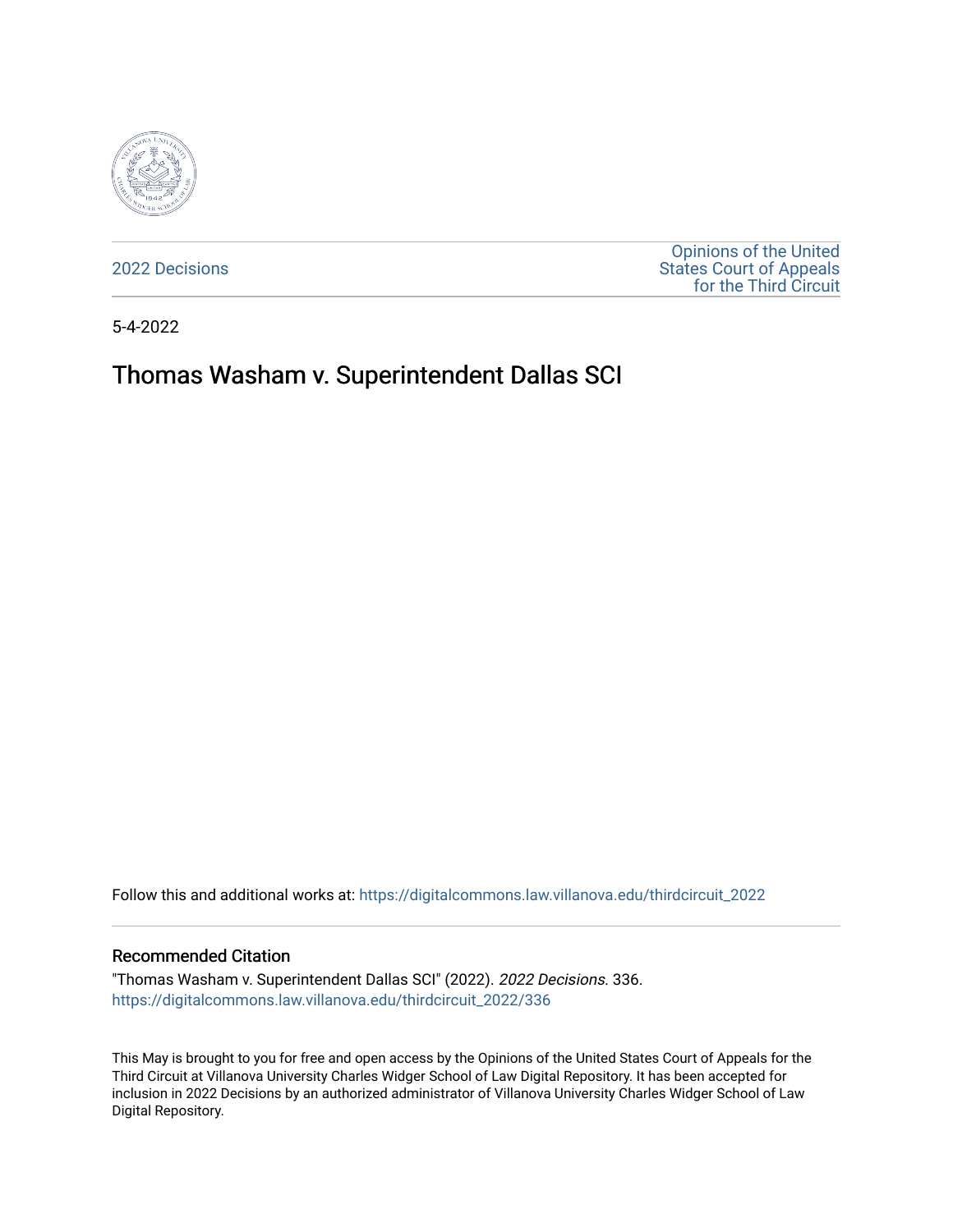#### **ALD-134 NOT PRECEDENTIAL**

#### UNITED STATES COURT OF APPEALS FOR THE THIRD CIRCUIT

\_\_\_\_\_\_\_\_\_\_\_

No. 21-3073 \_\_\_\_\_\_\_\_\_\_\_

## THOMAS WASHAM, Appellant

v.

### SUPERINTENDENT DALLAS SCI; MR. KATTNER; ATTORNEY GENERAL PENNSYLVANIA

\_\_\_\_\_\_\_\_\_\_\_\_\_\_\_\_\_\_\_\_\_\_\_\_\_\_\_\_\_\_\_\_\_\_\_\_

On Appeal from the United States District Court for the Middle District of Pennsylvania (D.C. Civil Action No. 1-21-cv-01391) District Judge: Honorable Christopher C. Conner

\_\_\_\_\_\_\_\_\_\_\_\_\_\_\_\_\_\_\_\_\_\_\_\_\_\_\_\_\_\_\_\_\_\_\_\_

Submitted for Possible Summary Action Pursuant to Third Circuit LAR 27.4 and I.O.P. 10.6 April 21, 2022 Before: JORDAN, RESTREPO, and SCIRICA, Circuit Judges

> (Opinion filed: May 4, 2022) \_\_\_\_\_\_\_\_\_

# OPINION\* \_\_\_\_\_\_\_\_\_

PER CURIAM

Thomas Washam is a Pennsylvania prisoner and a frequent pro se litigant. In this

case, he filed what the District Court docketed as a habeas petition but later treated as a

<sup>\*</sup> This disposition is not an opinion of the full Court and pursuant to I.O.P. 5.7 does not constitute binding precedent.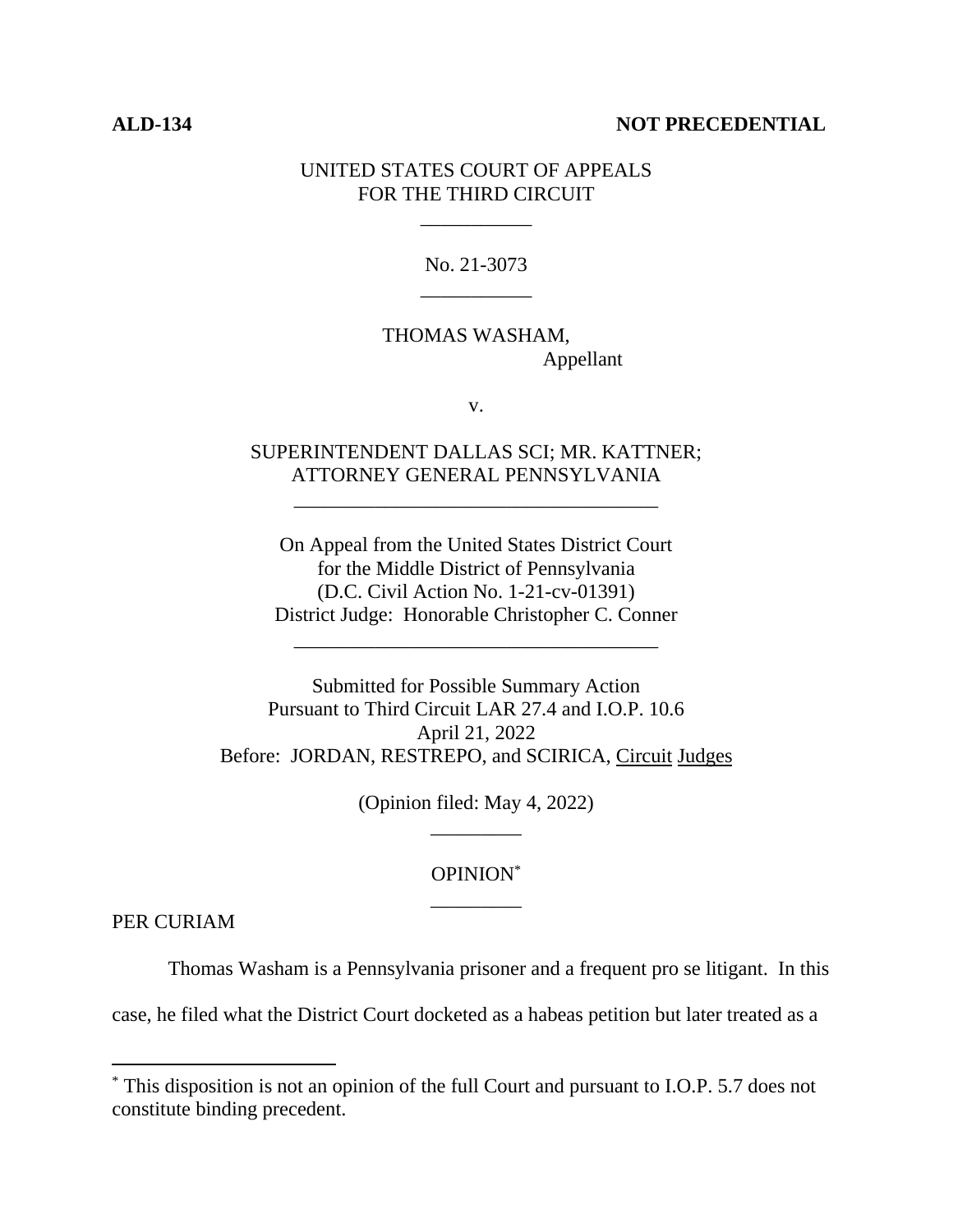non-habeas complaint. Washam's complaint consisted of 22 documents, some of which were captioned for a Pennsylvania state court. It appears from these documents that Washam filed a state-court complaint against prison employees who allegedly refused to notarize a "trust transfer deed" that Washam believed would give him legal title to his jail cell. It further appears that Washam filed this civil action after the state-court defendants did not respond. His documents captioned for federal court, with titles such as "local action for equitable conversion" and "notice of condemnation," appear to seek an order transferring ownership of his jail cell to him.

A Magistrate Judge recommended dismissing Washam's complaint for failure to comply with Fed. R. Civ. P. 8 but granting him leave to amend. Washam then filed a series of documents consisting largely of frivolous Sovereign-Citizen-like arguments and legal jargon that was by turns inapposite and indecipherable. The District Court ultimately adopted the Magistrate Judge's recommendation to dismiss Washam's complaint for failure to comply with Rule 8, but it dismissed his complaint without leave to amend because it found from his later filings that amendment would be futile.

Washam appeals. We review for abuse of discretion both the dismissal of a complaint under Rule 8 and the denial of leave to amend. See Garrett v. Wexford Health, 938 F.3d 69, 89, 91 (3d Cir. 2019), cert. denied, 140 S. Ct. 1611 (2020). The District Court did not abuse its discretion in this case. Although the court was able to piece together the general subject matter of Washam's complaint, dismissal under Rule 8 ultimately was within the court's discretion because it permissibly concluded that the complaint was "so confused, ambiguous, vague or otherwise unintelligible" as to provide

 $\mathcal{L}$